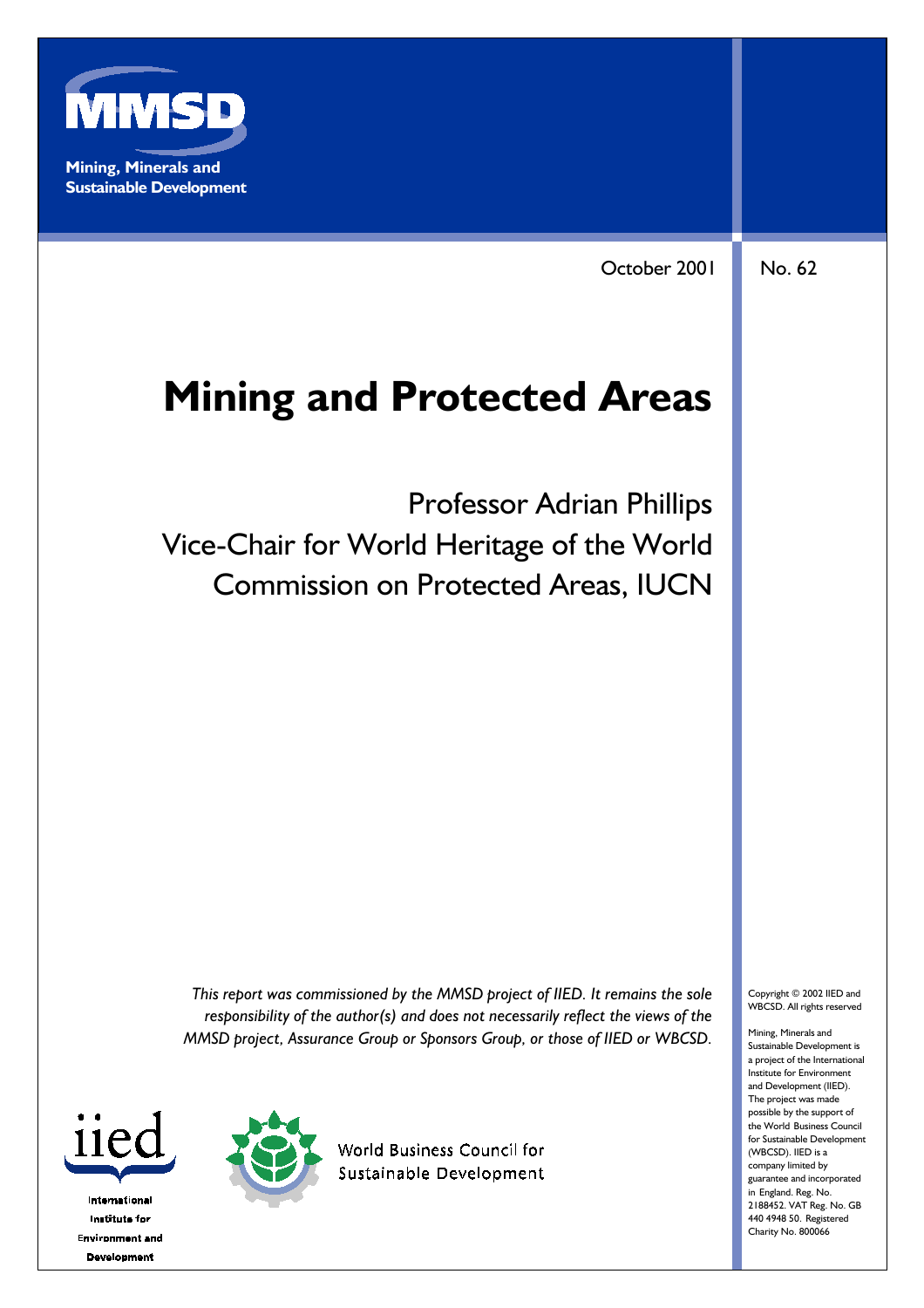# **Table of Contents**

| 1       | Background                                               |                                                                            | 3  |
|---------|----------------------------------------------------------|----------------------------------------------------------------------------|----|
| 2       | <i>Structure</i>                                         |                                                                            | 3  |
| $\beta$ | A Vision for Mining as a Land Use in a Sustainable World |                                                                            | 3  |
| 4       |                                                          | A Conservation Perspective on Mining and Protected Areas                   | 5  |
|         | 4.1                                                      | Introduction                                                               | 5  |
|         | 4.2                                                      | <b>Protected Areas</b>                                                     | 6  |
|         | 4.3                                                      | Protected Areas with International Recognition                             | 10 |
|         | 4.4                                                      | The Impact of Mining on Protected Areas                                    | 10 |
|         | 4.5                                                      | Conservation Attitudes Towards Mining and Protected Areas                  | 12 |
| 5       | An Agenda For Action                                     |                                                                            | 15 |
|         | 5.1                                                      | Context                                                                    | 15 |
|         | 5.2                                                      | A Proposed Agenda for the Minerals and Mining Sector                       | 16 |
|         | 5.3                                                      | A Proposed Agenda for the Conservation Community                           | 17 |
|         | 5.4                                                      | Tasks to be Embarked Upon Forthwith by the Mining and Conservation Sectors | 18 |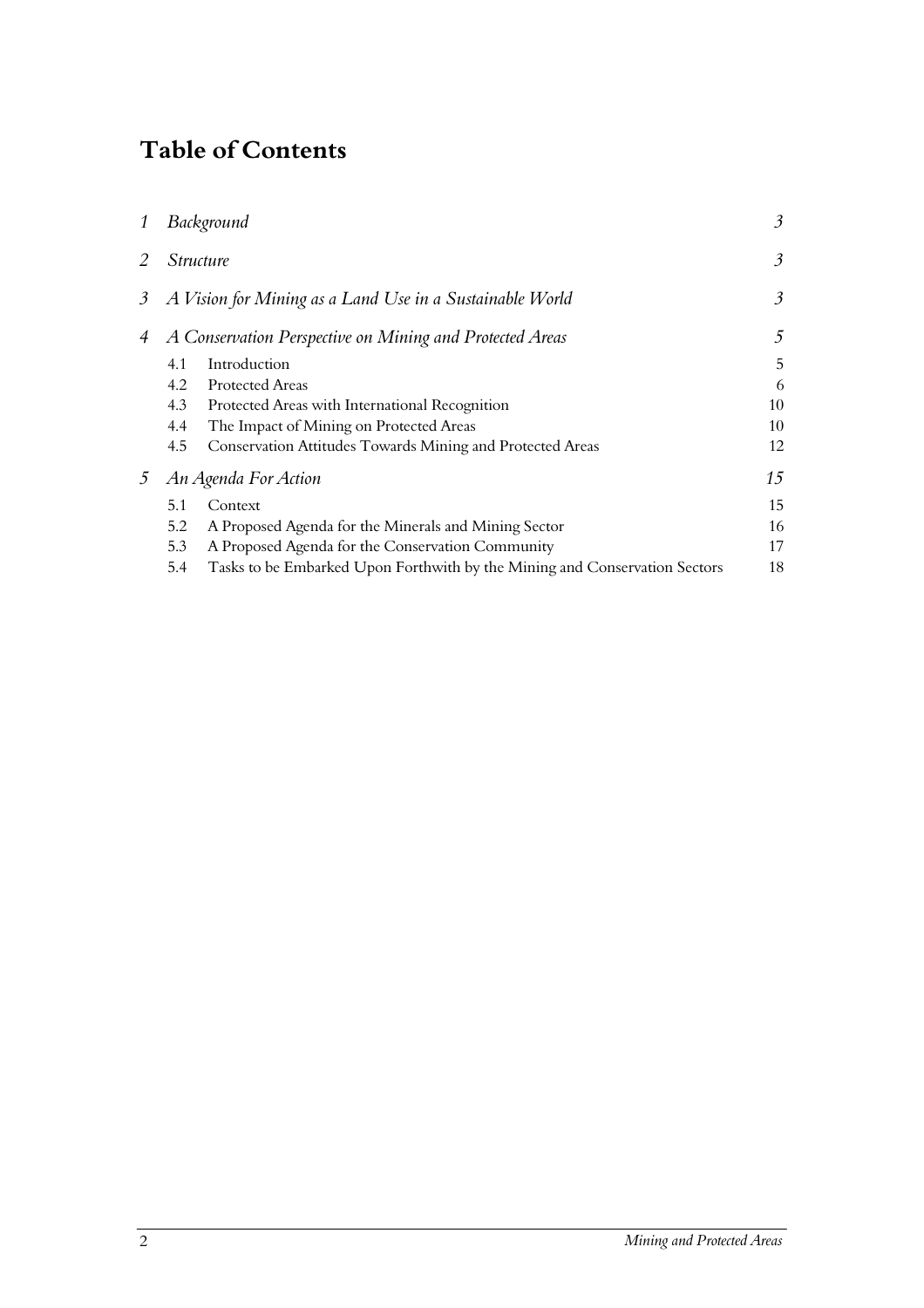# <span id="page-2-0"></span>**1 Background**

This paper is intended as a contribution to the Mining and Minerals for Sustainable Development (MMSD) project $^1$  - an independent two-year project of participatory analysis seeking to understand how the mining sector, as a whole, could make the transition to sustainable development. It has been produced on the recommendation of the Land Use Working Group tasked with debating and identifying next step actions at the first MMSD Mining and Biodiversity workshop, held in London on 11-12 June 2001.

This present paper has been written in a personal capacity. Though it aims to present a conservation viewpoint and reflect IUCN's policies and priorities, it does not purport to be an official IUCN position.

The aim of the paper is to present **a conservation overview of mining and conservation perspectives on mining and protected areas, and to suggest a way forward that would help build trust** between the two sectors of mining and conservation.

## <span id="page-2-1"></span>**2 Structure**

The paper is in three parts:

- 1. Section 1; a vision for mining as a land use in a sustainable world, is presented because, whilst there are some very specific issues about mining and protected areas, these should not be considered in isolation from broader challenges of poverty eradication and sustainable development.
- 2. Section 2; presents a conservation perspective on the issue of mining in protected areas.
- 3. Section 3; presents an agenda for building trust that incorporates a suite of actions to could taken up by the mining community and the conservation community independently, and others that could be undertaken jointly.

# <span id="page-2-2"></span>**3 A Vision for Mining as a Land Use in a Sustainable World**

Society faces a huge challenge if real improvements in living standards are to be achieved without the collapse of the Earth's biological systems. Raw materials come from biological resources, mineral resources, fossil fuels and non-fossil minerals. It is hard to foresee an end to primary minerals production, although the levels of use could be reduced through the reform of resource consumption patterns and technological developments, e.g. through much more use renewable energy. So mining will remain an important part of global, national and local economies in the foreseeable future. The challenge to the industry is to help make the transition to sustainable development. As recognised in the establishment of the MMSD initiative, mining companies must contribute to a better quality of life for the world population today, while preserving and increasing the ability of future generations to achieve a higher quality of life - and doing so while protecting biodiversity and other natural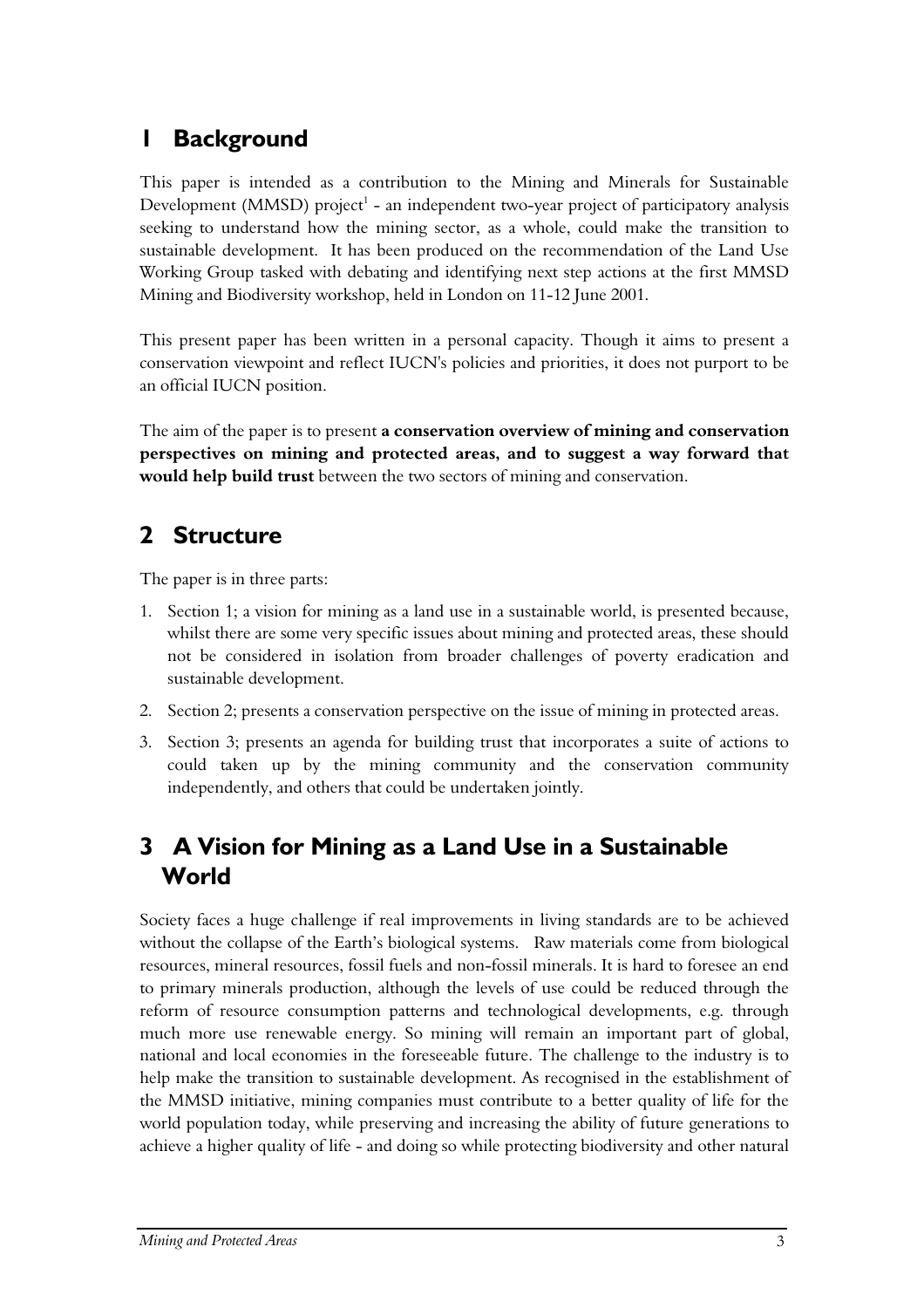and cultural values. In this way, the mining sector will make its contribution to the goals of Agenda 21.

Such a desirable aim is, however, very general: it must be made more specific. One core aspect is the question of mining as a land use, and - in the context of this paper - more specifically the question of access to land to extract minerals. In principle, access should require prior approval by governments, the informed consent of local communities, and a commitment to conservation of biodiversity and of other natural and cultural values.

As the Convention on Biological Diversity (CBD) recognises, protected areas are essential to conserve biodiversity; their existence and the quality of their management are indicators of society's commitment to conservation. Such places are therefore necessary elements in the environmental management of the whole landscape. But conservation and ecologicallysustainable use of biodiversity should not be confined to protected areas, since much 'critical' and 'valuable' biodiversity is found outside them. Moreover, there are many other social and economic considerations to be taken account of in determining land use. Strong, effective and equitable development and land-use plans should therefore be the means of delivering biodiversity conservation objectives over areas much larger than those currently protected. Ideally protected areas should be planned and managed within the context of such plans, as should plans for mineral (and energy) development.

So a vision for a more sustainable approach to mining as a land use involves several components:

- An integrated development or land-use plan for a country or region. Such a plan should aim to maximise the social, economic and environmental objectives for the nation as a whole and for local communities in a sustainable manner. The multiple land uses identified should be derived from participatory assessments of the costs and benefits presented by different land-use activities, taking into account the best available scientific information, and the short and long term consequences of development.
- A set of graded policies that reflect the varying degree of sensitivity of natural values to mining<sup>2</sup>. These would include:
	- Areas in which rules will be relatively relaxed (though mining proposals should always be subject to careful prior examination through Environmental Impact Assessments for their environmental and social impact, and indeed general principles of stewardship).
	- Intermediate zones where higher 'hurdles' would apply. These might include, for example, longer and more costly up-front EIAs, higher stewardship standards, greater investments required for impact mitigation, and putting in place financial bonds to cover closure and emergency costs.

 $\ddot{\phantom{a}}$ 

<sup>&</sup>lt;sup>1</sup>See http://www.iied.org/mmsd for further information.

 $2$  Two well-established, internationally recognised concepts, reflect this thinking:

<sup>•</sup> Biosphere Reserves are a graded approach, containing a multiple use transition zone surrounding a more sensitive buffer zone in which stronger conservation rules apply, which in turn surrounds a highly sensitive and strictly protected core area;

<sup>•</sup> The Ecosystem Approach, advocated as the primary framework for action under the CBD, is a strategy for the integrated management of land, water and living resources that promotes conservation and sustainable use in an equitable way.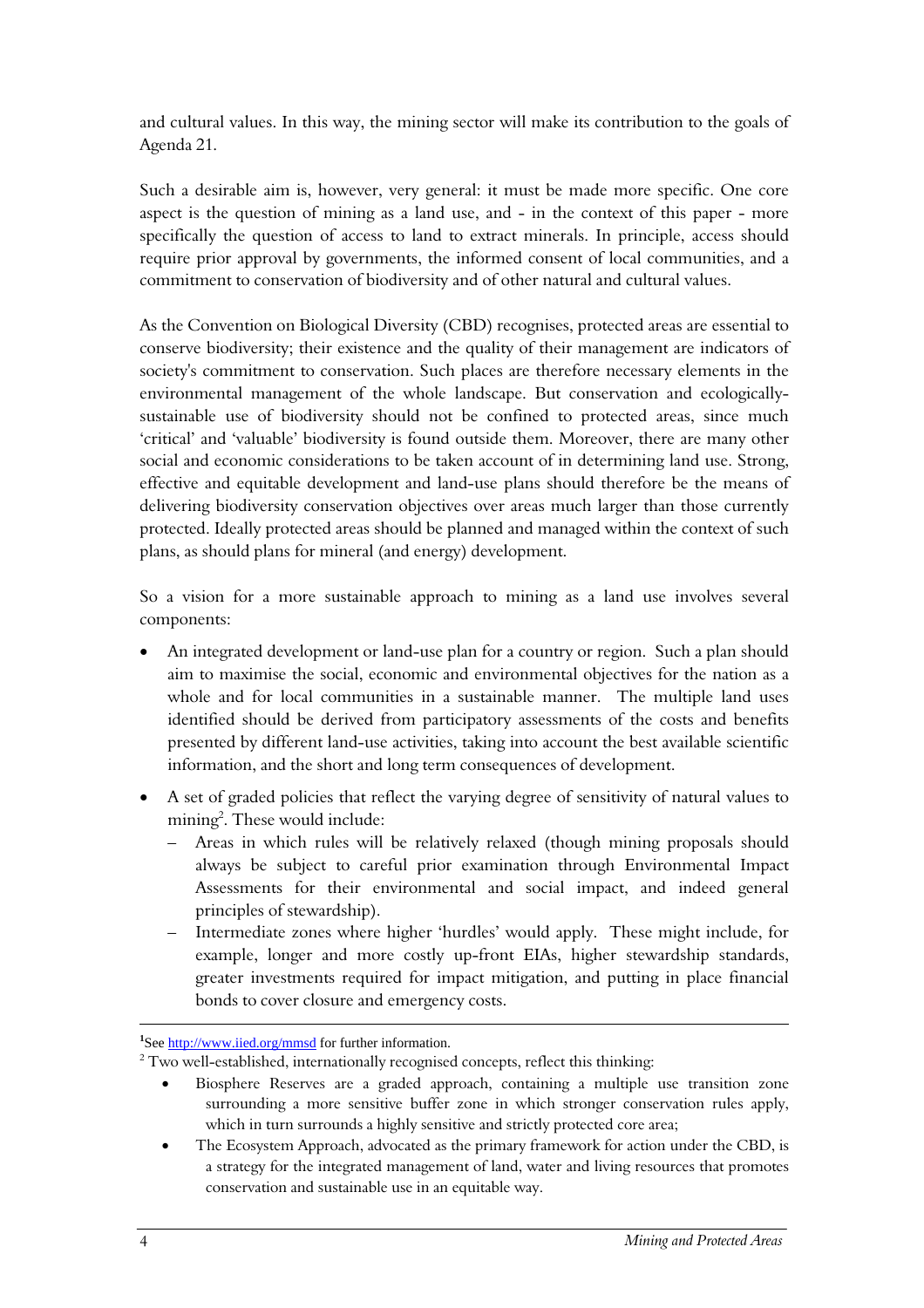• Finally there would be 'no-go' areas, protected by being off limits to mining altogether (the issue addressed by this paper, of course, is in what way these 'no-go' areas should relate to protected areas).

Commitment by the industry to best practice everywhere it operates, if necessary exceeding the requirements set by the government concerned ('beyond compliance') where these fall short of what is internationally recognised as responsible conduct towards the environment and local communities.

The realisation of this vision depends in part upon a shared understanding of the significance of terms like "protected areas" and "strictly protected areas". As the MMSD process has already shown, the issue of whether some kinds of protected areas should be "no-go" areas for mining is perhaps the most difficult one facing the mining industry in its relationship with stakeholders in the conservation community. At the root, problems arise because of different views of the world, even different ethics and sets of values. These differences are exacerbated by misunderstandings and poor communication. The result is a lack of trust. The MMSD process can help address some of these underlying problems.

# <span id="page-4-0"></span>**4 A Conservation Perspective on Mining and Protected Areas**

#### <span id="page-4-1"></span>*4.1 Introduction*

If there is such a thing as the 'conservation community', it is diverse and speaks with many voices. Some parts of it will be emotionally hostile to mining under any circumstances; others may be very ready to make accommodation with mining. So any attempt to portray a single perspective is bound to be misleading. However, there are quite widely held views, based on experience, which can be drawn upon in setting out a conservation position on mining and protected areas. This has now been given a degree of recognition through an IUCN Recommendation adopted by the World Conservation Congress in Amman in October 2000 (see Box 3 below).

This section:

- Introduces the idea of protected areas and their categorisation, and shows why they are important;
- Briefly identifies the importance of internationally recognised protected areas;
- Describes the kind of impacts that mining and associated activities have upon protected areas; and,
- Sets out the case for a firm policy to exclude mining from IUCN Protected Area Management Categories I - IV.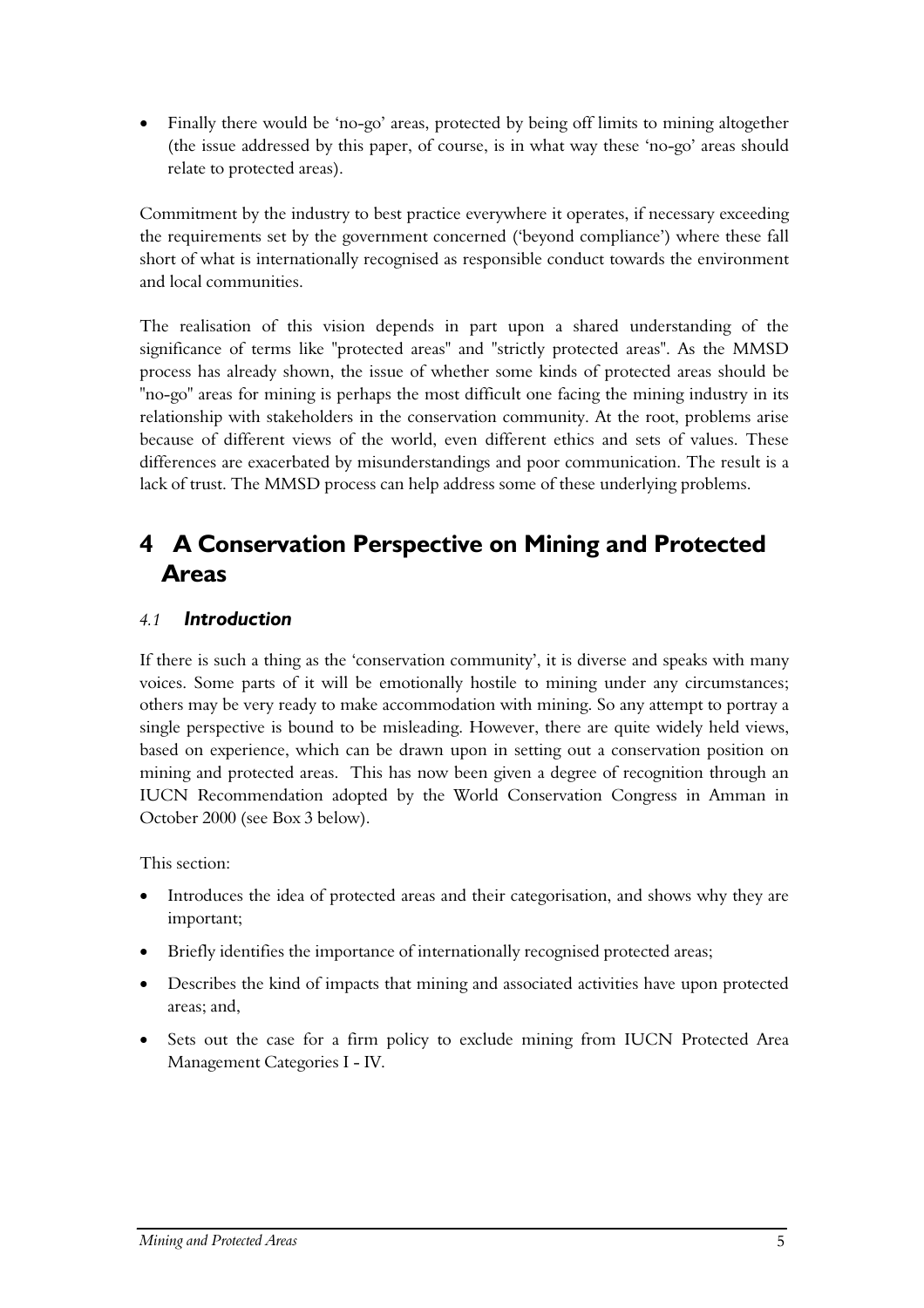### <span id="page-5-0"></span>*4.2 Protected Areas*

Protected areas have a long history, and are a feature of cultures around the world. Even in their modern form, based upon national legislation, they can be said to have begun about 130 years ago. But the expansion in the number and extent of protected areas has accelerated rapidly in the past 30 years or so. Nearly every country has now established some protected areas; many indeed have developed a system of them. This is evidence of governments' wish to ensure that future generations will inherit a world which remains naturally diverse and productive. Like policies for pollution control or education, the creation and effective management of protected areas is a mark of a responsible society. In many countries, a government commitment to protected areas is complemented by the efforts of sectors of civil society.

Many protected areas have been and are being created because they are essential for biodiversity conservation. Without them indeed, in situ conservation would be impossible, and therefore the UN Convention on Biological Diversity requires each country to develop a system of protected areas (see Article 8 of the convention<sup>3</sup>). But protected areas provide many other material and non-material values to society, see Box 1. **All these values are increasing in importance as the natural world shrinks and becomes ever more stressed, from climate change, demographic and consumption trends, urbanisation and other factors.**

#### **Box 1: the Importance of Protected Areas to Society**

Protected areas are important for many reasons, e.g.:

- Biodiversity conservation;
- Protection of watersheds, soils, coastlines;
- Safeguarding cultural assets;
- Homelands for indigenous peoples;
- Supporting local and national economies;
- Sequestering carbon;
- Providing natural products;
- Research and education;
- Recreation and tourism;
- Lifting the human spirit.

A definition of a protected area was established by IUCN in 1994<sup>4</sup>, which is now being widely used at national levels (e.g. in legislation and policy instruments) and internationally. It has also been adopted for the purposes of this paper:

An area of land and /or sea especially dedicated to the protection and maintenance of biological diversity, and of natural and associated cultural resources, and managed through legal or other effective means.

 $\ddot{\phantom{a}}$ 

 $\frac{3}{4}$  See  $\frac{\text{http://www.biodiv.org}}{1004}$ 

IUCN 1994: *Guidelines for Protected Area Management Categories*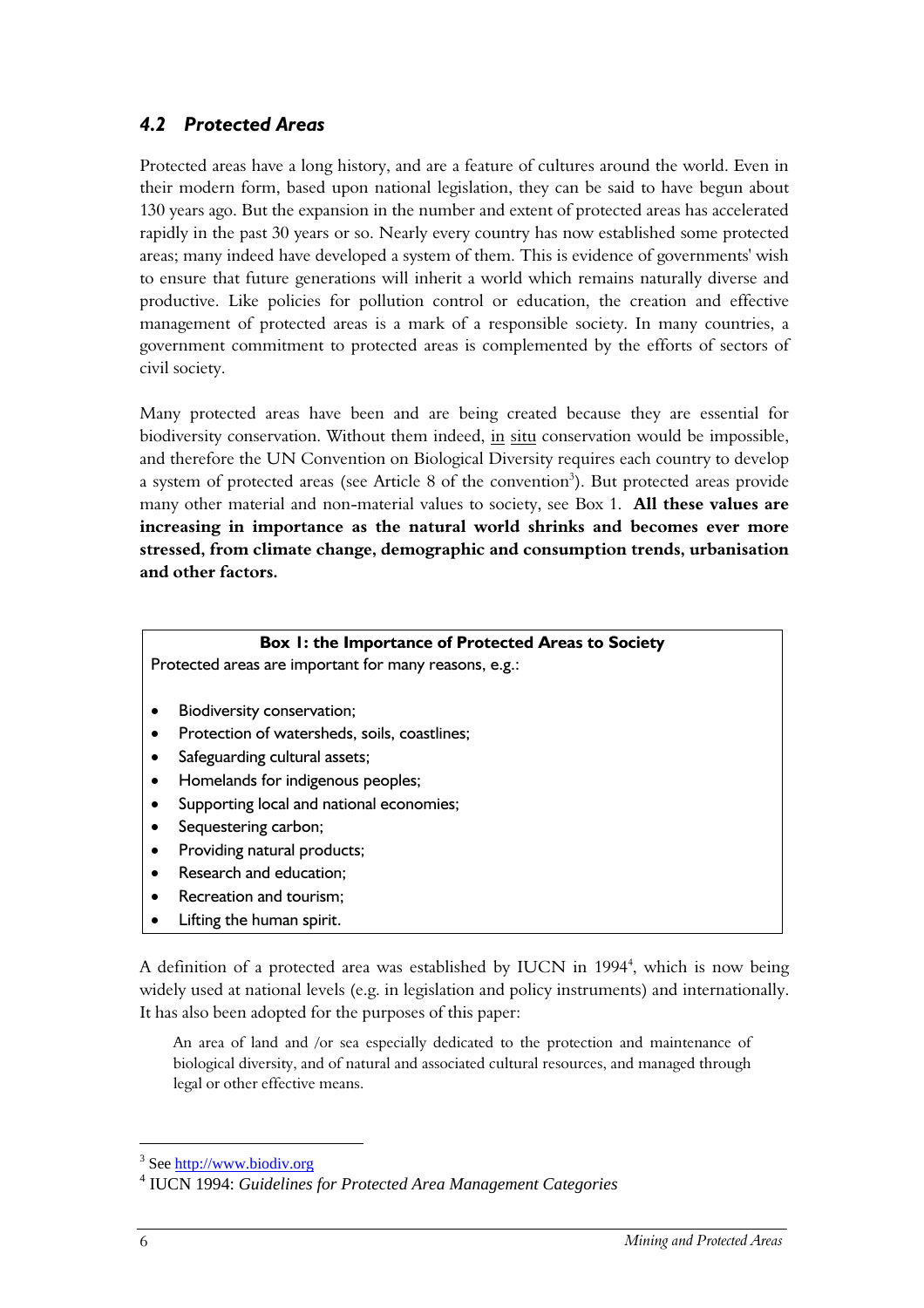Globally about 44,000 areas meet this definition (source UNEP-WCMC). Taken together, the world's protected areas cover about 10% of the land area of the planet (but less than 1% of the marine environment). Most protected areas have been established under national legislation. This legislation takes many forms: some of it is highly prescriptive, including in some cases a ban on all forms of mining; in other countries, it is much more discretionary.

Though protected areas bring many benefits, they also involve costs. These are both the direct costs for their management, and the opportunity costs that may arise in so far as other land uses are constrained by the existence of protected areas. Unless these costs are met, the effectiveness of protected areas will be diminished, and it will be hard to develop local support. It is therefore of concern that funding the management costs of protected areas, and offsetting the opportunity costs (e.g. by promoting alternative economic activity, such as eco-tourism) has proved difficult in many countries. IUCN has produced several recent publications showing how to generate more funds for protected areas<sup>5</sup>. In recent years, many protected areas have received additional outside financial and other assistance (e.g. from the Global Environmental Facility) in recognition of the globally important values that they contain, and to supplement the limited funds which are available to the governments etc. responsible for their management, especially in developing countries.

IUCN has categorised protected areas according to the main objectives of their management, and it is this system of protected areas management categories upon which IUCN's approach to mining in relation to protected areas has been based (see below). The six categories are set out in brief in Box 2 below (summarised from IUCN, 1994).

#### **Box 2: Definitions of the IUCN protected area management categories**

CATEGORY I Strict Nature Reserve/Wilderness Area: protected area managed mainly for science or wilderness protection.

CATEGORY Ia Strict Nature Reserve: protected area managed mainly for science.

*Definition:* Area of land and/or sea possessing some outstanding or representative ecosystems, geological or physiological features and/or species, available primarily for scientific research and/or environmental monitoring.

CATEGORY 1b Wilderness Area: protected area managed mainly for wilderness protection.

*Definition:* Large area of unmodified or slightly modified land, and/or sea, retaining its natural character and influence, without permanent or significant habitation, which is protected and managed so as to preserve its natural condition.

CATEGORY II National Park: protected area managed mainly for ecosystem protection and recreation.

*Definition:* Natural area of land and/or sea, designated to (a) protect the ecological integrity of one or more ecosystems for present and future generations, (b) exclude

 $\overline{a}$ 

<sup>5</sup> See IUCN 2000: *Financing Protected Areas – guidelines for protected area managers*; and IUCN, 2001: *Guidelines for Financing Protected Areas in East Asia*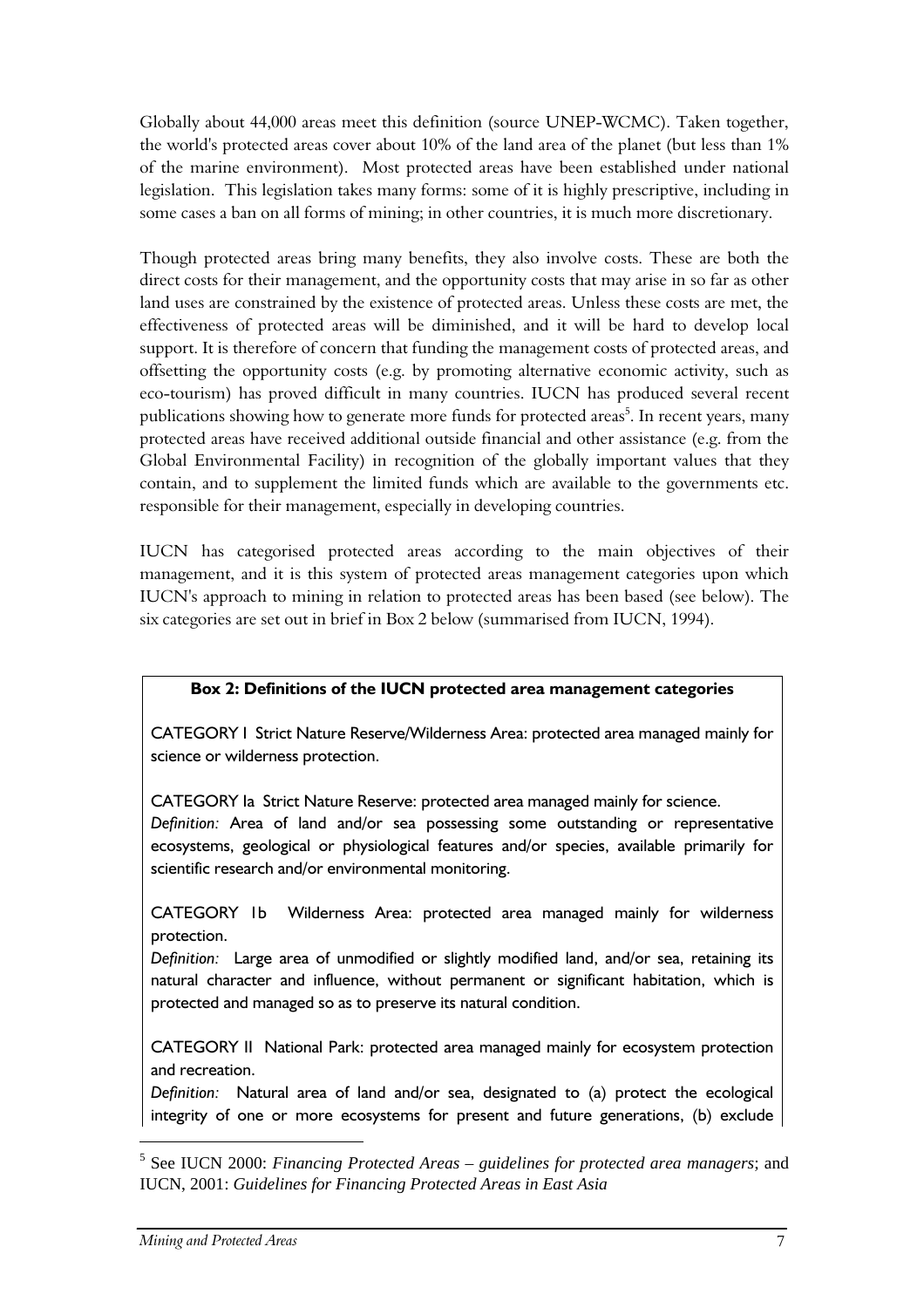exploitation or occupation inimical to the purposes of designation of the area and (c) provide a foundation for spiritual, scientific, educational, recreational and visitor opportunities, all of which must be environmentally and culturally compatible.

CATEGORY III Natural Monument: protected area managed mainly for conservation of specific natural features

*Definition*: Area containing one, or more, specific natural or natural/cultural feature which is of outstanding or unique value because of its inherent rarity, representative or aesthetic qualities or cultural significance.

CATEGORY IV Habitat/Species Management Area: protected area managed mainly for conservation through management intervention.

*Definition:* Area of land and/or sea subject to active intervention for management purposes so as to ensure the maintenance of habitats and/or to meet the requirements of specific species.

CATEGORY V Protected Landscape/Seascape: protected area managed mainly for landscape/ seascape conservation and recreation.

*Definition:* Area of land, with coast and sea as appropriate, where the interaction of people and nature over time has produced an area of distinct character with significant aesthetic, ecological and/or cultural value, and often with high biological diversity. Safeguarding the integrity of this traditional interaction is vital to the protection, maintenance and evolution of such an area.

CATEGORY VI Managed Resource Protected Area: protected area managed mainly for the sustainable use of natural ecosystems.

*Definition*: Area containing predominantly unmodified natural system, managed to ensure long term protection and maintenance of biological diversity, while providing at the same time a sustainable flow of natural products and services to meet community needs.

Source: IUCN, 1994

Key points to note about the system are these:

- The basis of categorisation is legal or management objectives;
- But the categories imply a varying degree of environmental modification (natural qualities in Category I protected areas are likely to be the least altered, whereas those in Category V, and to a lesser extent Category VI, are likely to be most modified);
- The categorisation is not a comment on management effectiveness, (i.e. it records the purposes for which protected areas are managed, not how successful they have been in meeting those purposes);
- The names used at the international level may not be the same as those used nationally; for example a "national park" means something quite different in the UK from what it means in the Canada, Kenya or the USA, (hence the need for an international framework for comparison and assessment);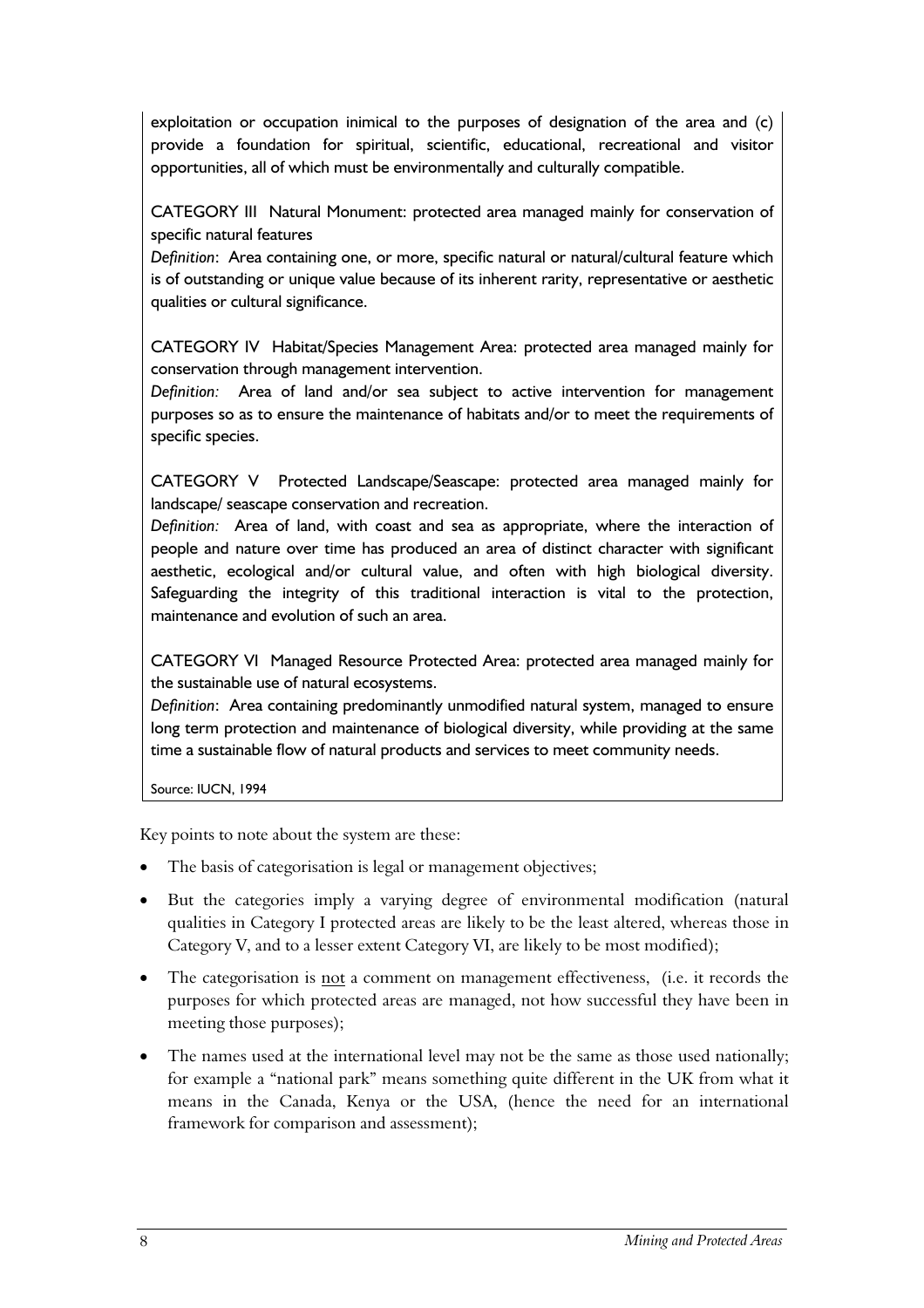- Protected areas may be managed by many groups apart from central government (e.g. local and regional government, NGOs, indigenous peoples, local communities, private sector);
- Land in protected areas may be in public, private or community ownership.

The categories of protected areas are listed in an international database held by UNEP-WCMC, and published periodically as the UN List of Protected Areas (e.g. IUCN, 1998<sup>6</sup>). The procedure for assignment of protected areas to a category can be summarised thus:

- When the UN List is being compiled, a designated focal point in each country is invited by UNEP-WCMC and IUCN (through IUCN's expert World Commission on Protected Areas [WCPA]), to review the sites on the database and to update them. IUCN's published guidelines (IUCN, 1994) are the basis of assigning protected areas to particular categories. In effect, governments are asked (1) to certify that the area in question meets the basic definition of a protected area, and, if so, (2) to assign it to one of the six categories;
- UNEP-WCMC also send copies of the request to members of WCPA;
- In case of any disagreement over the assignment, WCPA will be asked to adjudicate, but in the vast majority of cases the government's assignment is accepted by UNEP-WCMC.

Though most updating is undertaken at the time of the compilation of the UN List (next due to be published in time for the next World Parks Congress in 2003), ad hoc assignments can also be undertaken at a country's request.

**Many protected areas everywhere are under threat; in general, threats to protected areas mount year by year.** The main dangers are the ever-increasing demands for land and resources, much of it to meet basic human needs in poorer countries. Even though protected areas often provide sustainable livelihoods for local communities, encroachment, poaching, destructive fires and so forth are common in many protected areas, especially in developing nations. Too often protected areas lack political support and are poorly funded. In some countries (e.g. in Central Africa), war and civil conflict make protected areas particularly vulnerable. Pollution, climate change, excessive tourism and commercial exploitation of resources (including mining) add to the pressures.

Looking to the future, and despite the impressive growth in the number of protected areas in many (but by no means all) countries in recent years, more such areas will be needed in many parts of the world. This is mainly because many key biodiversity areas still lack proper protection (for example, only 1% of the marine environment is currently in a protected area). This expected expansion in the number of protected areas will have to take place in an ever more heavily populated and developed world. Decisions to set up new protected areas are therefore likely to be increasingly challenged by economic uses, such as mining, which would see their opportunities for expansion constrained. **This is not an argument for abandoning the development of new protected areas, but for increasing dialogue between mining and conservation interests.**

 $\overline{a}$ 

**<sup>6</sup>** IUCN/WCMC, 1998: *1997 United Nations List of Protected Areas*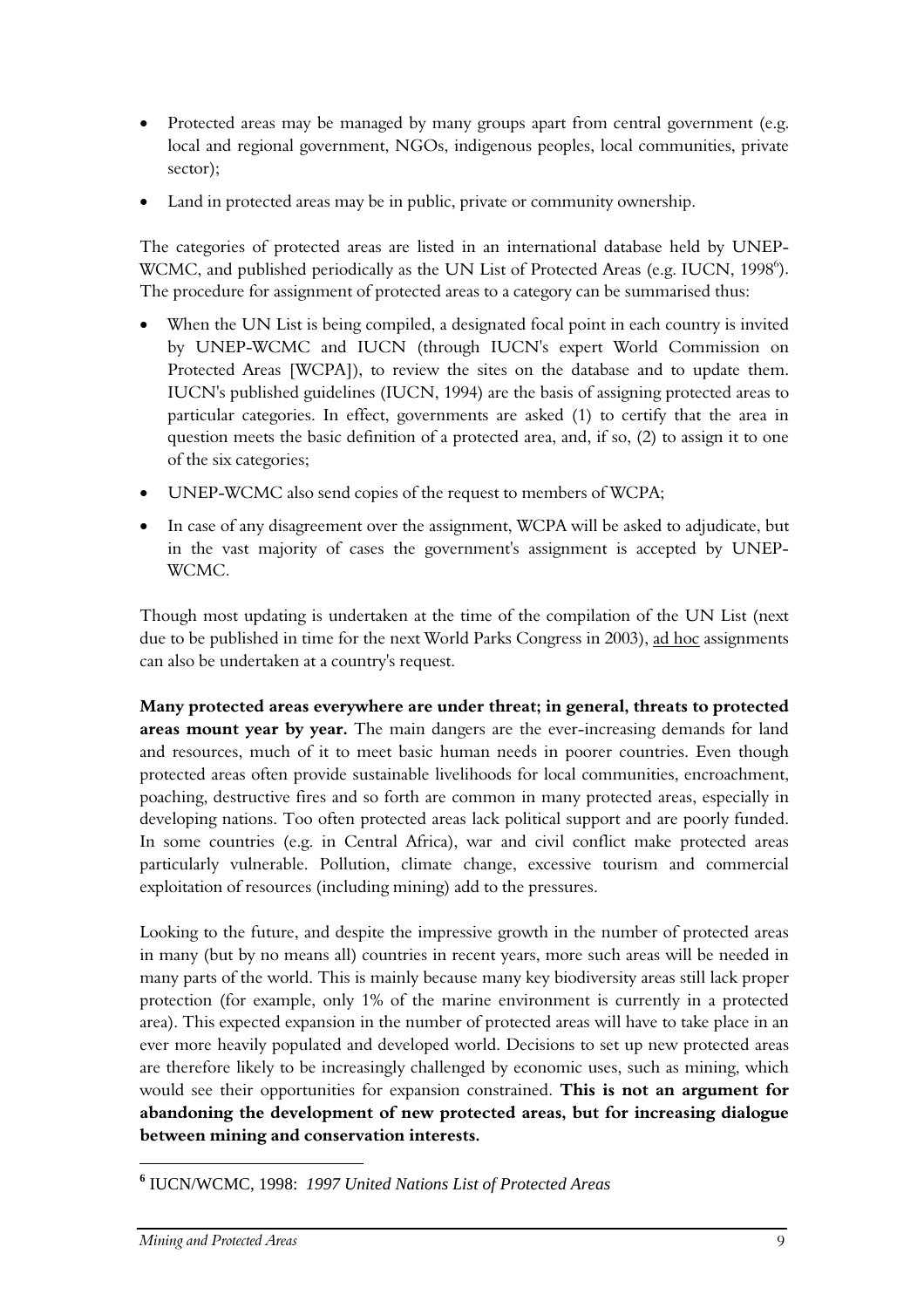#### <span id="page-9-0"></span>*4.3 Protected Areas with International Recognition*

Some nationally important sites are also recognised under international agreements. The most important of these are:

- The World Heritage Convention, which identifies natural and cultural sites of *outstanding universal value,* (currently, 138 natural sites and 23 mixed natural/cultural sites). Sites are subject to a process of critical evaluation to internationally-agreed criteria before inscription;
- The Ramsar Convention, which provides recognition and protection to internationallyimportant wetlands;
- The UNESCO Man and Biosphere Programme, under which a network of Biosphere Reserves (see footnote 13) has been developed.

There are also several important regional instruments that support protected areas. In Europe these have been developed into a powerful, legally-backed system of habitat protection (the European Union's Birds and Habitats Directives).

### <span id="page-9-1"></span>*4.4 The Impact of Mining on Protected Areas*

Mining, including mining for metals, hard rock, sand and salt, has a range of environmental consequences for protected areas, whether operations are undertaken within them or nearby. The types of impact may be listed as follows:

- Direct land take and loss of vegetation cover in the mined area and other parts directly affected by associated activities such as deposition of tailings, or consequences such as subsidence;
- Pollution affects, especially on water supplies, aggravated by accidents (e.g. to tailing dams);
- Impacts due to access associated with mining (roads, railways, pipelines, power lines etc.), which permit illegal hunting, habitat fragmentation and alien invasions;
- Secondary effects of human immigration in association with real or perceived livelihood opportunities (e.g. on water supplies, illegal hunting, harvesting of vegetation, alien invasions, illegal land settlements);
- Impacts on other protected area values from noise and visual intrusion, arising from both mining and secondary activities, including transportation.

While the environmental consequences may be the most obvious, the indirect social affects may also impact on protected area values, for example if an indigenous population abandons its traditional, sustainable ways of living as a result of contact with a mining economy there may be new threats to biodiversity from unregulated hunting. There are also the unintended "side" effects as a result, for example, of opening up an area by constructing access roads to the mining operations.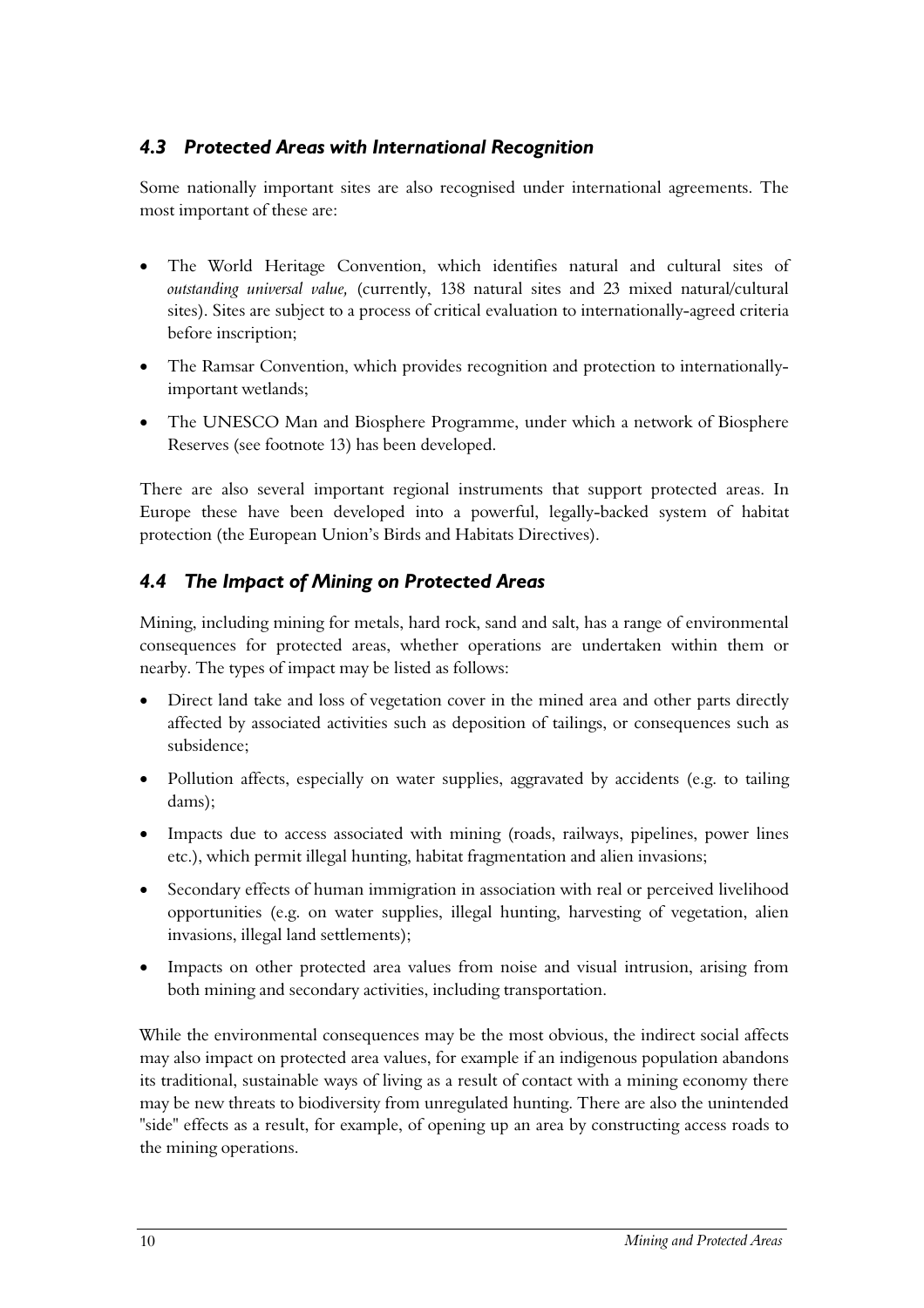It is true that large mining companies often go to great lengths to minimise the potentially adverse environmental and social effects of their operations - but accidents do occur even in the best run operations, and in any case some companies are less conscientious than others. It is true, too, that the adverse effects of mining are usually unintended and sometimes indeed could not have been foreseen, not least because many of the effects of mining are still not fully understood - but, if so, the precautionary principle should then be applied, so as to avoid incurring irreversible damage to the environment. It is acknowledged that some companies have invested in biodiversity research, and conservation - but most have not. It also the case that the prime responsibility for managing secondary pressures (e.g. from immigration) usually lies with the civil authorities in the country concerned. Nonetheless the pressures that arise are the direct result of the mining operations themselves and mining companies cannot disown responsibility for some of these very damaging secondary effects, which often outlast the mining activity itself. It is also recognised that much damage is done by illegal mining and that responsible companies cannot fairly be held to account for actions of this kind - but the existence of illegal or corrupt practices in some mining sectors is no excuse for multinational corporations to lower their own standards.

The scale of these impacts on the world's thousands of individual protected areas is impossible to gauge accurately, but the well-documented experience of World Heritage sites is an indication of how extensively and seriously mines can affect protected areas. If even these - among the most highly prized of the world's protected areas - are subject to such pressures from mining, it must be assumed that the problems of mining in relation to protected areas occur widely. In recent years, a number of World Heritage sites (several of which are also Ramsar sites and/or Biosphere Reserves) have been affected, or thought to be threatened, by mining activities, or potentially controversial mining proposals. These activities (or proposals) have taken place (or been planned) both within or near the designated sites. The World Heritage sites concerned include the following (with the relevant mineral or energy source):

- Canaima NP, Venezuela (gold);
- Doñana NP, Spain (copper);
- El Vizcaino, Mexico (salt, oil);
- Huascaran NP, Peru (copper, zinc);
- Kahiuzi-Biega, DRC (coltan);
- Kakadu NP, Australia (uranium);
- Kamchatka, Russia (gold);
- Lorenz NP, Indonesia (copper, oil);
- Mt Nimba Strict NR, Guinea and Cote d'Ivoire (iron ore);
- Okapi Fauna Reserve, DRC (coltan);
- St Lucia, South Africa (sand);
- Virgin Komi forests, Russia (oil, gas, gold);
- Yellowstone, USA (gold).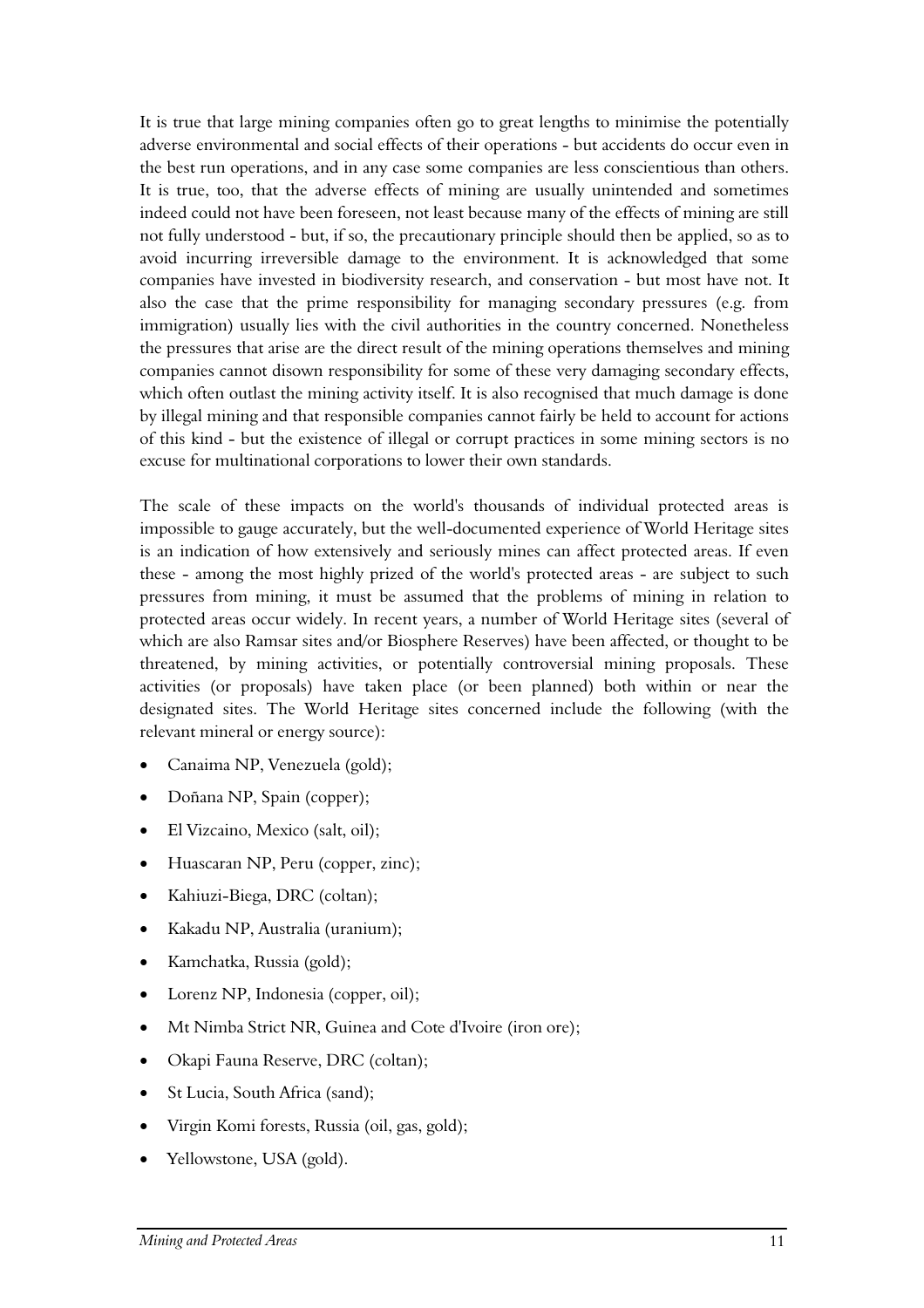All the kinds of problems associated with mining operations listed above can be found at one or more of these sites. In some cases, a successful resolution has been arrived at as a result of firm action by the government or the mining company, and it is not suggested that all the problems can be laid at the door of responsible mining companies. In September 2000, UNESCO, ICME, IUCN and ICOMOS held a workshop to review the kinds of threats which mining in these areas posed to WH properties, and what should be done about it. The mining representatives were however unable to agree that they should avoid World Heritage sites in future<sup>7</sup> (IUCN, 2001). This was despite ample evidence of the scale of the real and potential problems that mining can cause to such areas.

#### <span id="page-11-0"></span>*4.5 Conservation Attitudes Towards Mining and Protected Areas*

**As the evidence of the damaging impact of mining on protected areas has accumulated over recent years, the conservation community has become increasingly concerned about the threat that the industry represents to the biodiversity and other values of these places.** Sometimes mining in protected areas is done in defiance of national laws (usually smaller companies and artisanal mining); this is especially the case when (as in Central Africa) there is a general breakdown of civil order. More often it is permitted by governments who see mining as an attractive alternative land use that will generate cash; sometimes the opportunity to profit from such development can be persuasive. It is also the case that mining may appeal to some local communities in need of jobs, income and development.

The apparent attraction of mining as an alternative to protected areas often arises because the economic benefits brought by protected areas are either unrecognised (for example, their value as a means of watershed protection) or undeveloped (e.g. their potential value for ecotourism). IUCN has advised on how to identify, measure and capture the many values of protected areas<sup>8</sup>, but it is often also necessary to develop alternative economic enterprises based upon, or developed around protected areas.

**Conservation bodies recognise the benefits that mining can bring, but (as the previous section has shown) the downside is often far greater, and the legacy of mining can be a permanently damaged environment and a disrupted community.** From a conservation standpoint, there is a growing fear that mining companies, especially when apparently offering the prospect of large investment in a poor region, will be permitted access to any exploitable resource, whatever the environmental or social consequences. In light of this, and because the values represented by protected areas (especially biodiversity) are increasing in importance as the natural world everywhere is put under ever greater pressure, there are now calls for the more strictly protected areas (i.e. Categories I-IV) be treated as "no go" zones for mining. After all, these areas are intended to be protected. They all have a degree of international recognition through inclusion in the UN list, and some are also parts of international systems of protected areas (World Heritage, Ramsar etc.). It is only logical, **therefore, that policies for protected areas should** 

1

<sup>7</sup> IUCN, ICME, UNESCO 2001: *Technical Workshop – World Heritage and Mining* 

<sup>8</sup> IUCN, 1999: *Economic Values of Protected Areas – Guidelines for Protected Area Managers*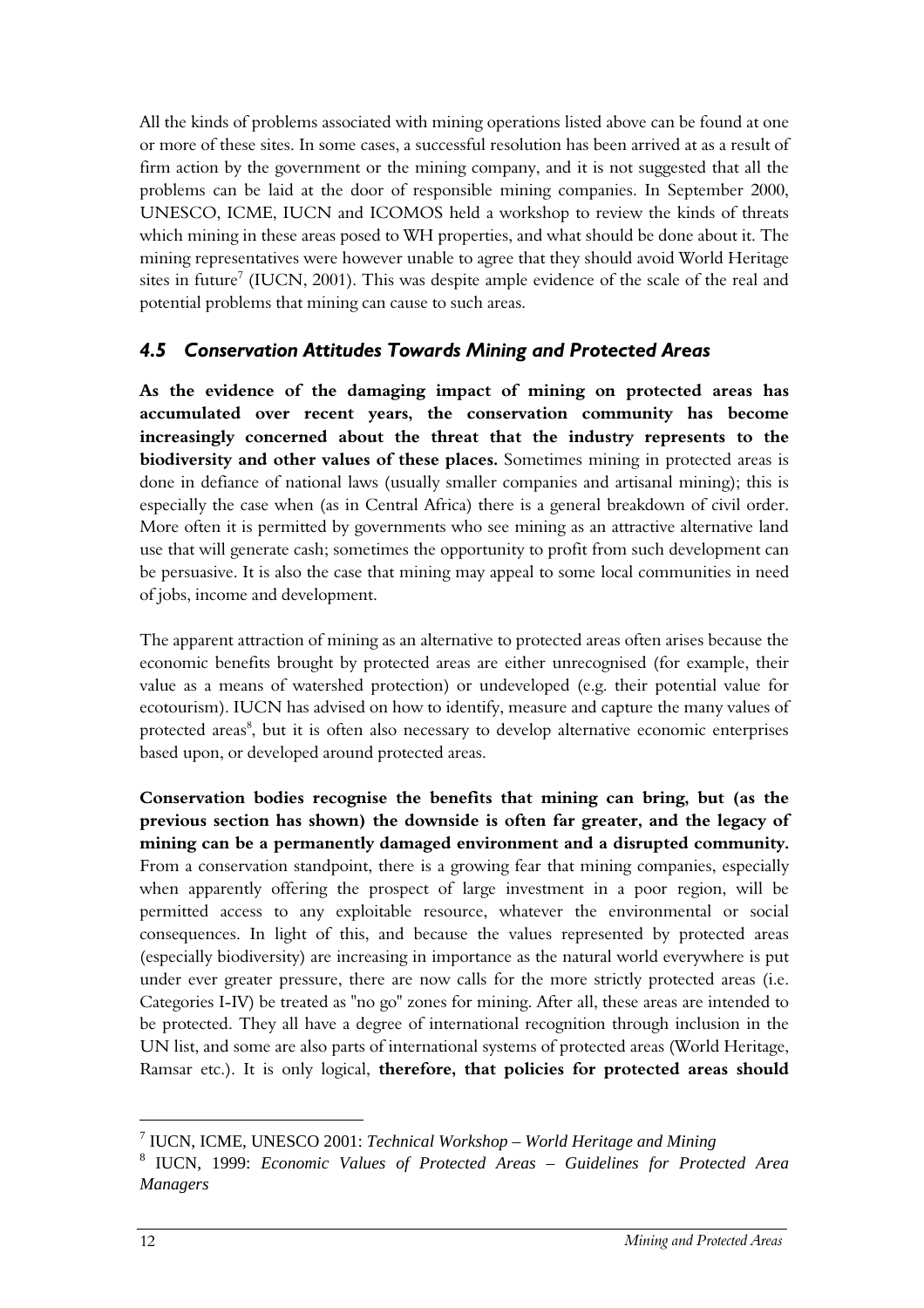#### **include protection from one of the most damaging land uses of all; this is particularly the case for World Heritage sites.**

Mining interests may argue that this critique is unbalanced. However, the fact that some protected areas are poorly managed is no reason to increase the pressures on them still further. Even if some protected areas are not ideally located to safeguard biodiversity, this is no justification for undermining the other values that they protect, such as scenery, especially when the protected area in question has been successfully defended against other threats in the past. And while some governments may be ready to jettison their conservation commitment to attract mining investment, this is no reason for a responsible multinational to take advantage of their weakness. It would be better if governments developed sustainable rural development strategies based on safeguarding the conservation values of the protected areas, (rather than destroying or eroding them), and ensure that these benefits are shared equitably with local stakeholders<sup>9</sup>.

Thus many conservation interests think that if the world's major mining companies wish their protestations of environmental care to be taken seriously, they should be prepared to make a public declaration that they will *not* mine in Category I - IV protected area. **By this action, they would bar themselves from only about 4% of the world's earth surface.**

The IUCN World Conservation Congress is, in effect, the principal international gathering of the world's governmental and non-governmental conservation movement. Meeting in October 2000 in Amman, Jordan, the Congress adopted Recommendation 2.82, which was intended to establish and promote the principle that mining should be excluded from these more highly protected area categories. This recommendation was supported by the many NGOs who are members of IUCN, but also by the great majority of State members of IUCN that were present.

The Amman Recommendation (for full text, see Box 3) calls on IUCN's State members to prohibit by law mining in Categories I - IV protected areas. It also calls for tight controls over any mining in Categories V and VI, exacting procedures to govern any changes in protected area boundaries to permit mining, and strict regulations concerning any mining near a protected area which might have an adverse impact on it. It calls on all concerned to adopt best practice to guide every stage of the mining process.

Box 3: Recommendation 2.82, adopted at the IUCN Second World Conservation Congress, Amman, Jordan, in October 2000,

*The Protection and Conservation of Biological Diversity of Protected Areas* from *the Negative Impacts of Mining and Exploration, October 2000* 

CONSIDERING that protected areas of various definitions and categories are home to a substantial portion of the earth's biological diversity, threatened species, indigenous communities, lifestyles, and cultures;

NOTING that protected areas act as an important natural system for the regulation of the world's climate balance;

9 see, for example, IUCN, 1999: *Parks for Biodiversity – Policy Guidance based on Experience in CAP Countries* 

1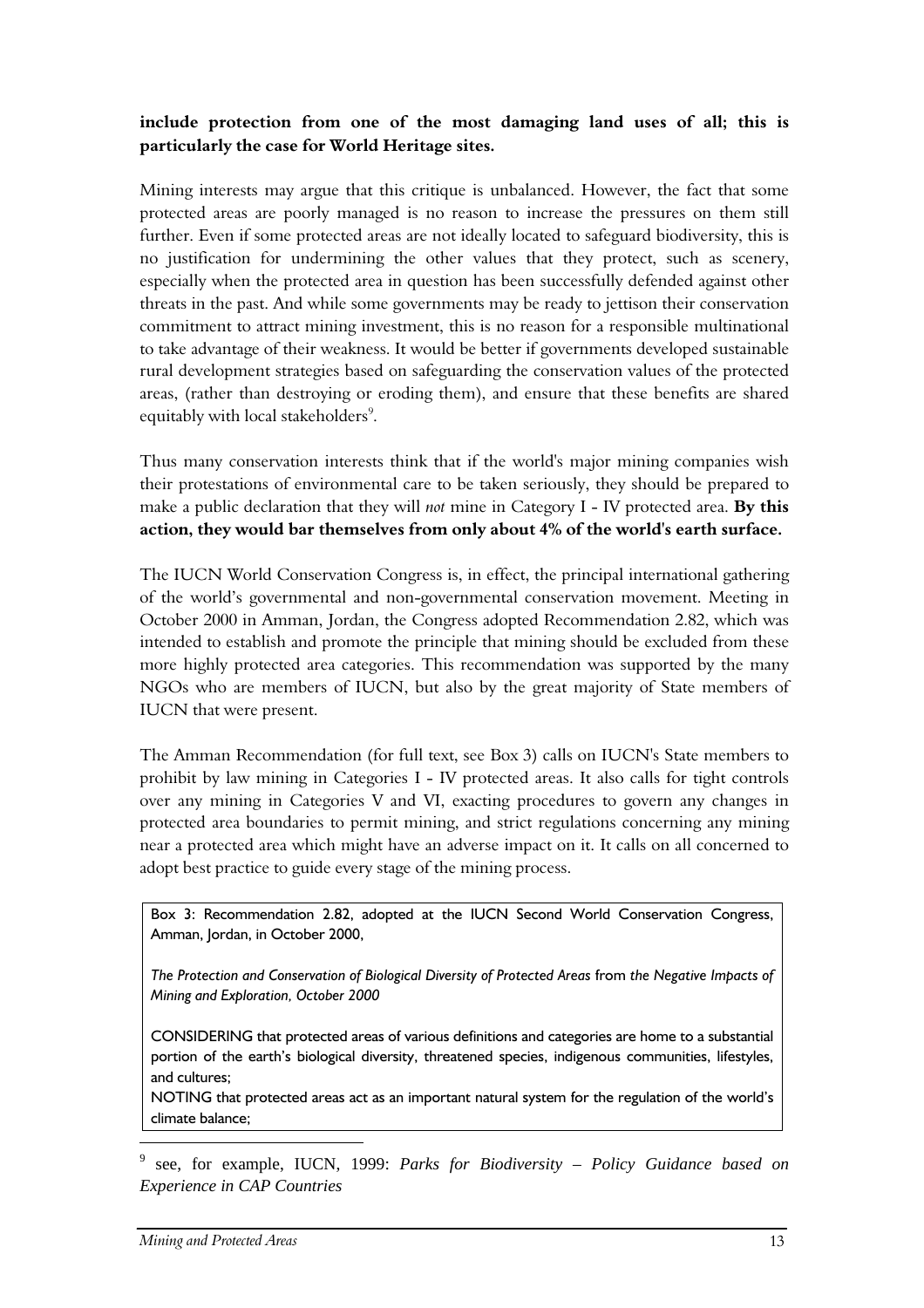RECALLING that a large majority of State members of IUCN are signatories to the Convention on Biological Diversity;

ACKNOWLEDGING that many of IUCN's State members have established national systems of protected areas to guarantee the conservation of biological diversity;

CONCERNED by the negative social and environmental impacts associated with the rapid growth of mining and mineral exploration activities world wide with particular reference to the risks posed to the preservation of biological diversity in protected areas;

RECOGNISING that the positive endeavours of States, environmental groups, and threatened communities require strong legislative instruments to strengthen their efforts for nature conservation;

The World Conservation Congress at its 2<sup>nd</sup> Session in Amman, Jordan, 4-11 October 2000:

- 1. INVITES all governments and corporations to promote and implement best practice in all aspects of mining and mineral extraction, from first exploration through to decommissioning and subsequent land use;
- 2. CALLS on all IUCN's State members to prohibit by law, all exploration and extraction of mineral resources in protected areas corresponding to IUCN Protected Areas Management Categories I to IV;
- 3. RECOMMENDS that:
- (a) in categories V and VI, exploration and localised extraction would be accepted only where the nature and extent of the proposed activities of the mining project indicates the compatibility of the project activities with the objectives of the protected areas;
- (b) authorization for localised exploration and mining require an environmental impact assessment (EIA) of the project and approval by the relevant competent authority and stakeholder groups after public disclosure of the EIA draft document; and
- (c) authorized exploration and mining projects be subject to strict planning, operating, monitoring, and post-use restoration conditions;
- 4. URGES that proposed changes to the boundaries of protected areas, or to their categorization, to allow for the exploration or localized extraction of mineral resources, should be subject to procedures at least as rigorous as those involved in the establishment of the protected area in the first place;
- 5. RECOMMENDS that exploration and extraction of mineral resources and allied infrastructure development work, which is outside of a protected area, but which may negatively affect the values for which the protected areas were established, should be subject to:
- (a) EIA preparation and approval from relevant competent authority and stakeholder groups after public disclosure of the EIA draft document; and
- (b) strict planning, operating, monitoring, and post-use restoration conditions.

*This Recommendation was adopted by a show of hands. The delegation of the State member United States made a formal Statement for the Record indicating that it had opposed and voted against the Recommendation, noting that mining policy is an internal matter for sovereign states, and reiterating that, "in the US, management of parks and requirements for environmental assessments are based on domestic laws and regulations, not a global framework. In this context, the US Government has acted strongly to limit mining where it is not appropriate". The full Statement is reproduced in the Congress Proceedings*

IUCN recognises, of course, that governments are sovereign. Subject to the requirements of national laws, they can allow mining to take place in Category I - IV protected areas. **However, IUCN believes that governments and mining corporations should be aware that in most cases the de-gazetting of a protected area, or a boundary adjustment so as to permit mining within a protected area, would be in defiance of a growing body of international opinion**, for example as reflected among its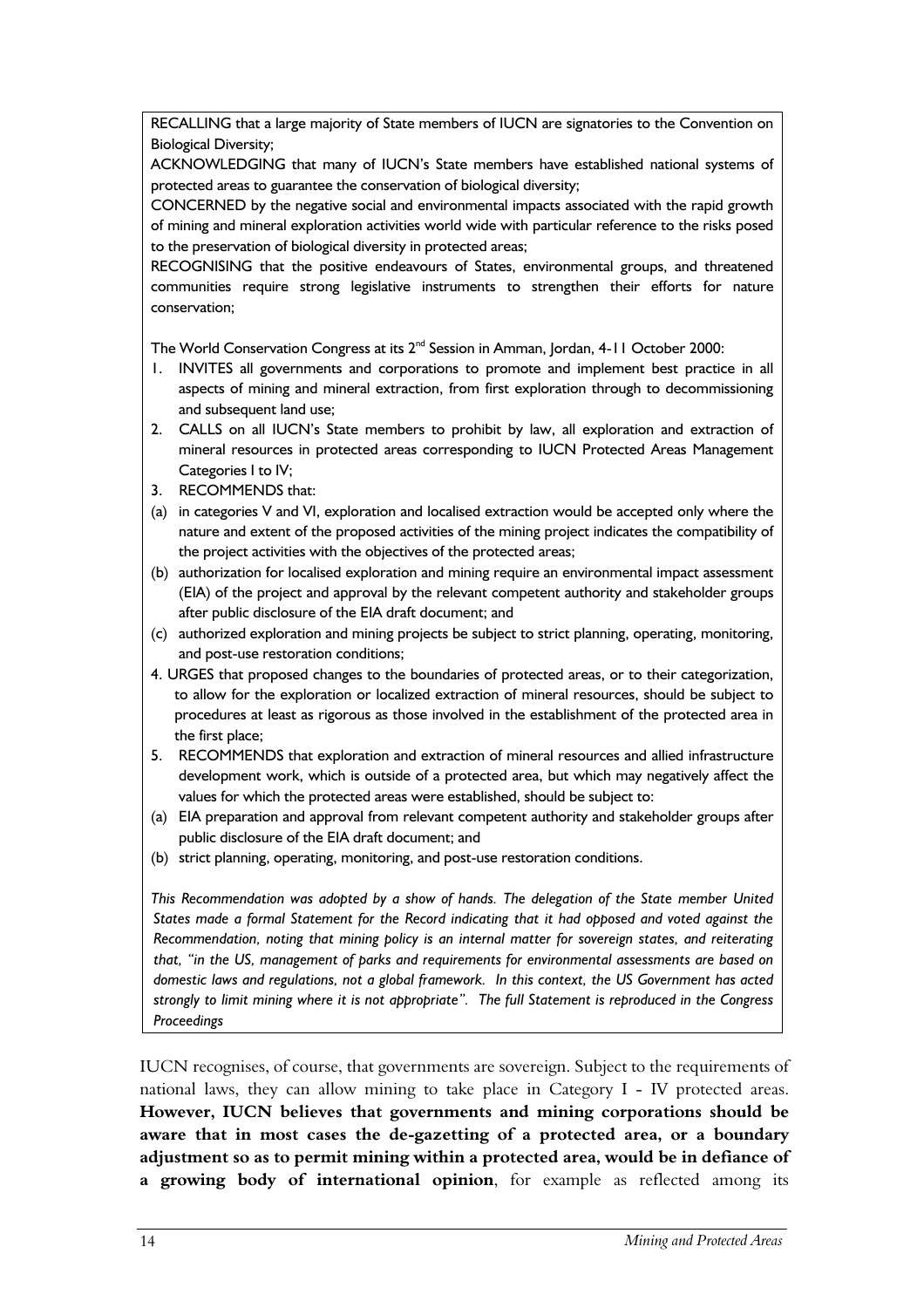membership. It should not in any case be done without the most rigorous investigation of the implications and the adoption of tough, transparent procedures for public and scientific scrutiny.

In taking this position, IUCN recognises that many countries, especially the least developed, are desperate to boost their national income. In asking governments to respect the existence of protected areas in taking decisions on mining, IUCN acknowledges that more needs to be done through international or market mechanisms to make biodiversity and protected areas pay. In fact, conservation bodies like IUCN and WWF – as well as many international donors – are supporting projects of this kind, which link protected areas and sustainable rural development.

IUCN also recognises that there are situations where trade-offs (offsets) may offer an apparently attractive solution, under which mining is permitted where it adversely affects a protected area, in return for funds for an extension to that area or for other conservation purposes. But such a strategy is a challenge to an important characteristic of a protected area, and the principles underlying the IUCN Amman Recommendation, that protected areas are intended to be permanent. So while offsets may, on rare occasions, represent a real win/win situation for the area in question, they always involve a degree of compromise which will make it more difficult to defend other protected areas in future. Not surprisingly therefore they are regarded with some suspicion by many conservationists.

The mining companies should be aware that the issue of how to deal with protected areas is seen by many as *the* test of their willingness to embrace a more responsible policy towards the environment and a sustainable approach to human well-being. **Nothing would do more to improve the climate of trust and co-operation with conservation stakeholders than a firm declaration from industry leaders that they will adopt a policy of respecting Category I - IV protected areas in future**. If such a declaration were made by the industry sponsors of the ICMM, there would be far less danger that one major company would break ranks and try to steal a march on the others, since this would in effect be an industry-wide policy.

# <span id="page-14-0"></span>**5 An Agenda For Action**

### <span id="page-14-1"></span>*5.1 Context*

There is clearly a deep gulf between the mining and conservation interests over the "no go" issue, and about the restrictions over mining activity within protected areas. The arguments presented by the mining and the conservation communities may be individually persuasive in the context within which each community finds itself. The conservation community remains hopeful, nonetheless, that the mining community will make a formal pledge that certain areas (e.g. Categories I-IV protected areas) will become off limits for mining. Yet the mining community has so far been extremely reluctant to do so, focusing instead on the need to establish an 'enabling framework', within which policy, planning and legislation, even the market, will determine the 'rules of the game' with regard to land access for mining.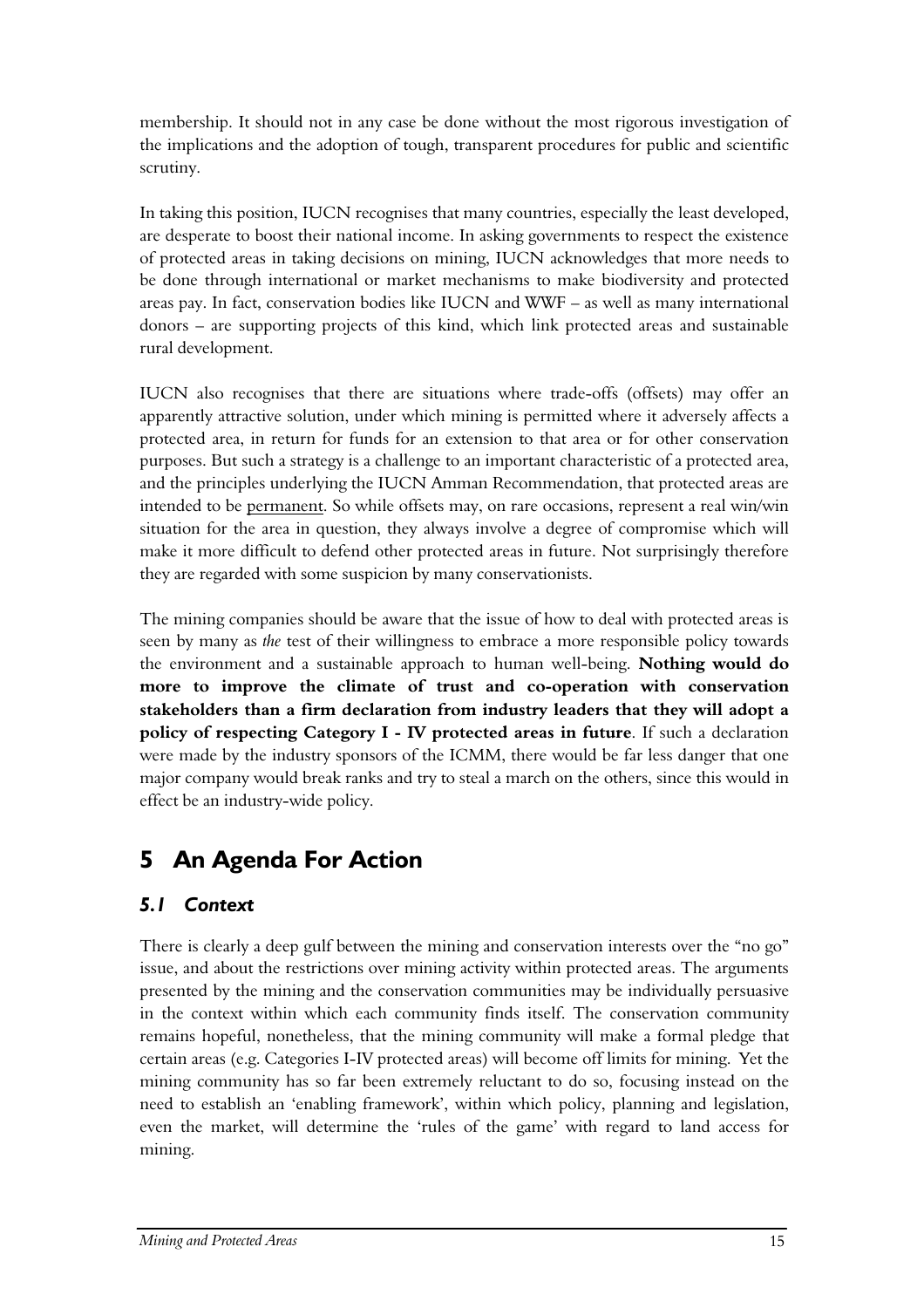So despite the best intentions all round, there remains a lack of trust and mutual understanding between the two sectors. The MMSD process will have achieved little if it does no make some progress here.

The approach in Section 3 is intended to be a process which mining and conservation interests might follow, giving each party greater confidence in the good faith of the other. Conservation interests would hope that, at the end of this process, the major mining companies would feel sufficiently confident about protected areas, and the way that they are categorised etc., that they would be able to sign up to a policy which would involve avoiding Category I - IV protected areas in future. It is however acknowledged that in practice governments are a key factor in determining what areas are opened to mineral exploration and mining and what are not, and in setting the conditions that should apply to any mining operations. Therefore, though governments are not officially involved in the MMSD process, both mining and conservation interests need to bring them into the dialogue as soon as possible.

The agenda is in three parts: what mining companies could do immediately to begin to acquire greater trust in the conservation community (section 3.2); what the conservation community could do to begin to build confidence among mining interests (3.3); and an initial set of joint activities (3.4) which would be first step towards a programme of cooperation that might culminate in time in a commitment by mining companies to avoid Category I - IV protected areas.

The politics of this agenda are very sensitive. The mining corporations are being asked to indicate the direction in which they are travelling, even if at present they resist making the commitments asked of them by conservationists. The conservation community is being asked to be patient, but would nonetheless achieve far more than is currently available from the mining sector. Neither side is being asked to abandon current positions, however.

### <span id="page-15-0"></span>*5.2 A Proposed Agenda for the Minerals and Mining Sector*

The mining companies should embark on a step-by-step journey towards the eventual acceptance of the principle that Category I - IV protected areas should be off limits for all aspects of mining. The initial components of this agenda would be:

- A joint declaration by all the major mining companies that:
	- they explicitly recognise that mining is inappropriate in some rare, fragile and unique ecosystems, (i.e. that they recognise the validity of the "no-go" concept),
	- they will not seek to open new mines, or expand existing ones, in existing and new World Heritage sites, recognising that such areas have outstanding universal value and are only inscribed on the World Heritage list after a critical, scientifically-based process to determine their qualities,
	- they recognise that the existence of protected areas creates a special "duty of care" on mining companies,
- A public welcome by the mining industry for the programme of work that the conservation bodies will enter into as their part of the agenda (see below);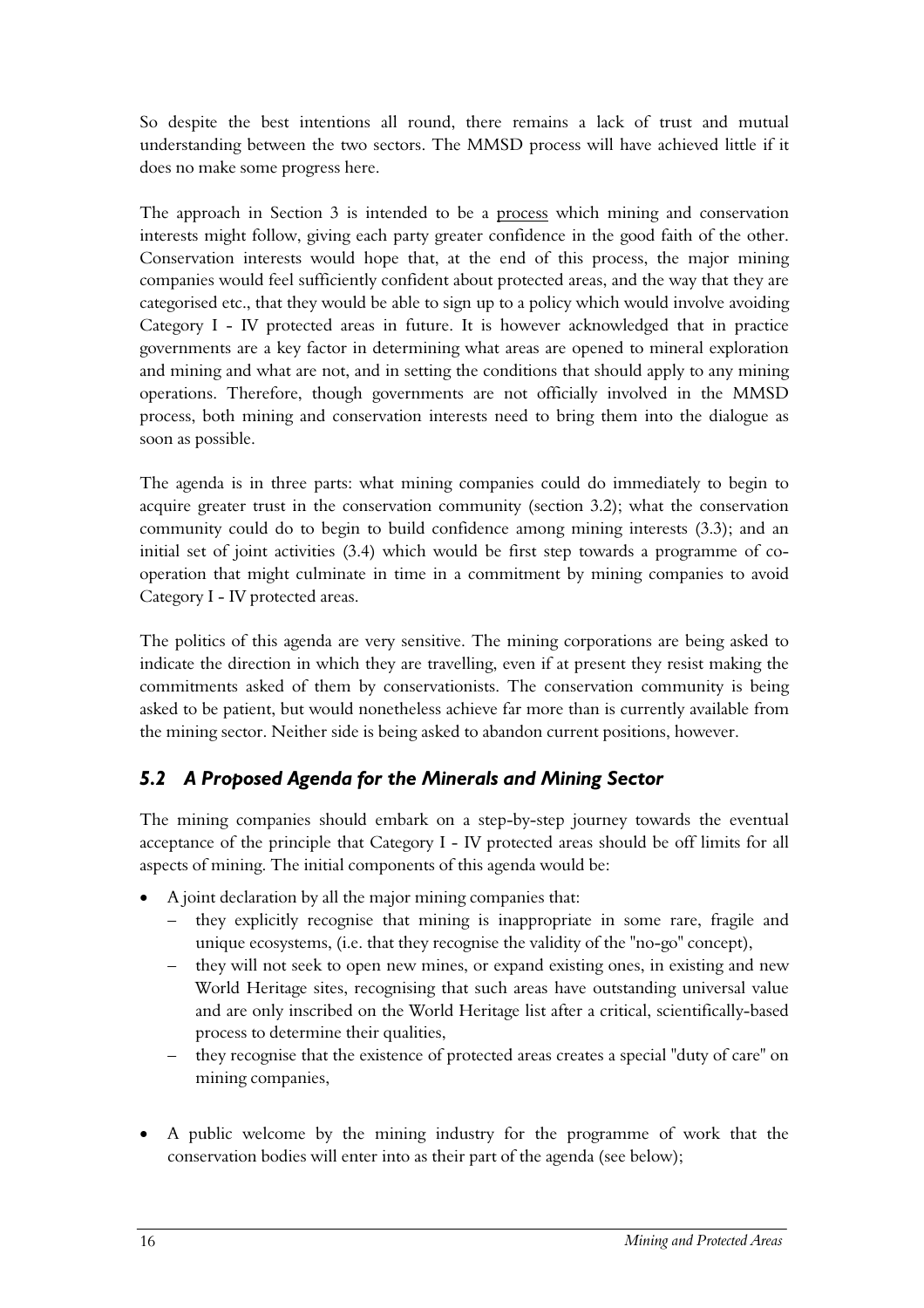- Support by the mining industry for the co-operative programme of work that will form the third part of the agenda (see below);
- Participation by the mining sector in the World Parks Congress (September 2003) (WPC), including sponsorship of a workshop(s) on mining and protected areas.

### <span id="page-16-0"></span>*5.3 A Proposed Agenda for the Conservation Community*

The conservation community in general, and IUCN in particular, is called upon to adopt an action plan to improve the application of the categories system. While this may take several years to implement, there is a need to state unequivocally the direction in which the protected areas categories system is intended to evolve. The main elements of this would be:

- Steps to improve the quality of the decisions which are made about how to assign protected areas to management categories, and the transparency with which such decisions are made. This would involve a significantly improved process for gathering the next and future rounds of UN List entries. For example:
	- building national capacity to make use of the categories system,
	- better advice on completing returns,
	- encouraging a national and regional peer review process which would enable a broader range of national stakeholders to contribute to the recommendations on protected area assignments, and
	- greater transparency over the determination of any disputed cases by IUCN/WCPA;
- Easier access by all interests to protected areas data, through the refinement of the UNEP-WCMC data base and the production of more informative UN Lists of Protected Areas (including maps, and better source data to explain how sites were categorised);
- A review of the impact of the protected areas categories system recommended in 1994 (report in draft by the WPC);
- Production of thematic and regional guidance on the application of the categories system, e.g. supplementary advice contained in (i) regional guides for different parts of the world, and (ii) guides on its application in forest and marine environments (drafts ready by the time of the WPC)
- Development of IUCN/WCPA policy positions on other controversial land uses in protected areas, e.g. forestry and infrastructure, so as to avoid the apparent "singling out" of mining (drafts ready by the time of the WPC);
- Further development and promotion of WCPA work on management effectiveness, focussing in the first place on World Heritage sites and the threats to them;
- Encouraging the Secretariats of the Ramsar Convention and the UNESCO Man and Biosphere to promote dialogue with the mining sector, with the aim of developing policy positions regarding mining and Ramsar sites and Biosphere Reserves;
- Development, for review by the WPC in 2003, of a proposal for a system to certify, or verify, that a protected area has been correctly assigned to a certain category, and is effectively managed;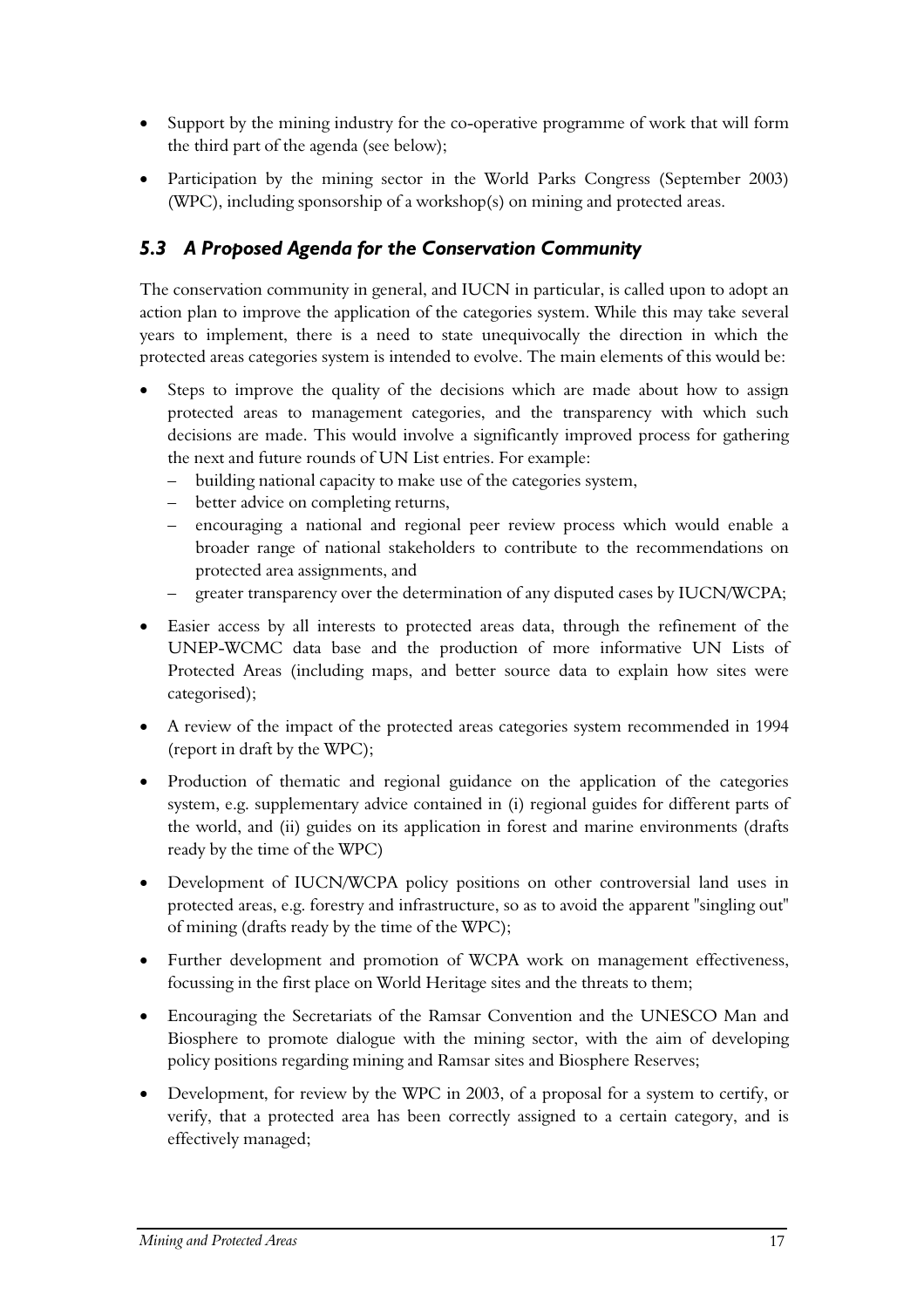• A workshop or workshops at the WPC to examine the above reports and progress made in applying the categories system since 1994, and to determine future directions in this area of work, including recommendations to the  $7<sup>th</sup>$ . Conference of the parties to the CBD (May, 2004).

**Note – some of the above has resource implications going beyond that which is presently available and these would need to be addressed before the work could be undertaken.** 

### <span id="page-17-0"></span>*5.4 Tasks to be Embarked Upon Forthwith by the Mining and Conservation Sectors*

While the foregoing sets of action could eventually lead to the building of confidence between the two sectors, it should be possible for the mining industry and conservation interests (notably through IUCN) to embark now upon a short term programme of cooperative action. This would:

- Produce helpful material to address vexed problems;
- Help to build trust further;
- Provide the foundation for more far-reaching co-operation over the medium term as the first two elements of the trust building agenda begin to deliver results.

The areas where co-operation could best be established are around those limited aspects of the IUCN Amman Recommendation where there is not a fundamental difference of view between the two sides. Therefore the following tasks might be addressed jointly by mining and conservation interests:

- A package of published guidance that might be reviewed at the WPC, on:
	- mining in Categories V and VI, dealing especially with the criteria for determining if mining is appropriate, and if so how it might best be conducted,
	- mining near protected areas, dealing with the considerations which should be addressed in deciding if mining (including exploration) is possible and the conditions that should then be applied to it,
	- the ground rules that mining companies and conservationists should follow in a situation where there is neither a protected area nor a mining activity, but both groups have an interest in the area as a potential mine *and* as a potential protected area,
	- "inherited mines" in protected areas (i.e. those that were in existence there before the protected area came into existence);
- Case studies and best practice on offsets or trade-offs, giving examples of good, and notso-good, practice in this sensitive area, perhaps leading to the development of principles to guide this practice in future;
- The development of an agreed set of demanding principles, pre-conditions and strict procedures that should be applied where it is proposed to de-designate a protected area, or adjust its boundaries, in order to enable mining to go ahead.